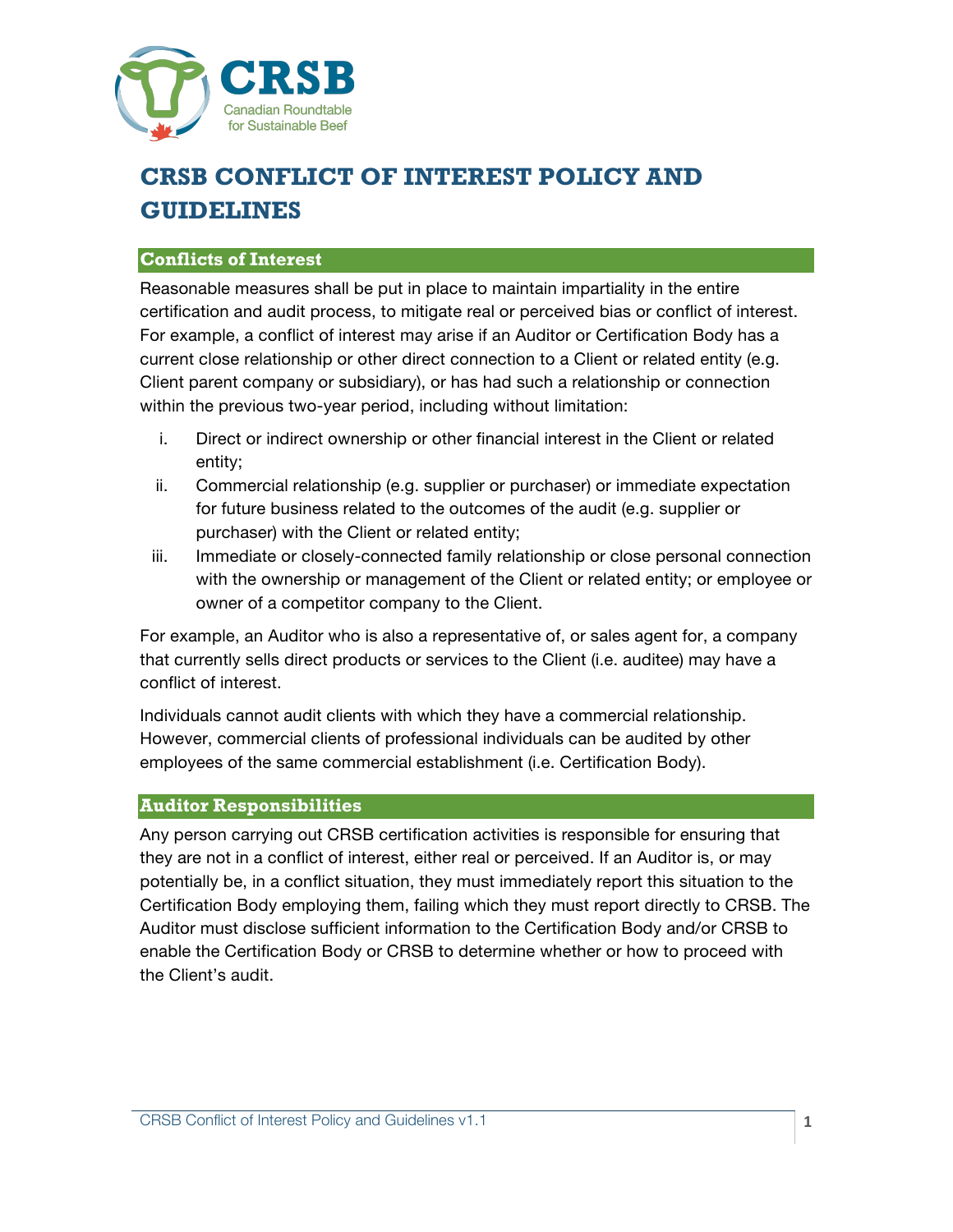Auditors must:

- Notify the Certification Body of any potential or perceived conflict of interest or the possibility of compromised impartiality with respect to a Client prior to conducting the audit;
- Notify the Certification Body if they have coached, advised, or consulted with a Client, either formally or informally, regarding the CRSB standard that they are being requested to audit;
- Not conduct an audit for a Client where the Auditor:
	- o has direct or indirect ownership;
	- o will be directly financially impacted by the outcome of the audit, or
	- o has an immediate family relationship with the Client's ownership or management;
- Not provide advice to individual Clients on how to attain certification or higher scores on indicators;
- Adhere to the requirements of the CRSB framework;
- Carry out audits without bias; and
- Not take certification decisions.

# **Certification Body Responsibilities**

Certification Bodies shall have a documented procedure for identifying, assessing and mitigating real or perceived conflicts of interest between the Certification Body, its employees and its Auditors, and any Client, and are ultimately responsible for mitigating conflicts of interest.

Potential conflicts of interest shall be identified and assessed as soon as an Auditor is assigned to a Client or as soon as an individual or company becomes a Client, and the recommended resolution, if any, shall be in place before the audit commences. If the Certification Body cannot resolve a potential conflict of interest situation, it must notify the CRSB immediately, and the case will be presented to the CRSB Certified Sustainable Beef Framework Committee for a resolution.

The Certification Body shall keep records of any conflict of interest assessments and resolutions. All conflict of interest assessments and resolutions shall be reported to the CRSB as part of the bi-annual reporting. This is a subject considered as part of the annual review by the Oversight Body.

Certification Bodies must also have a process through which Clients are given the option to identify a potential conflict of interest with the assigned Auditor through communication with the Certification Body prior to the audit.